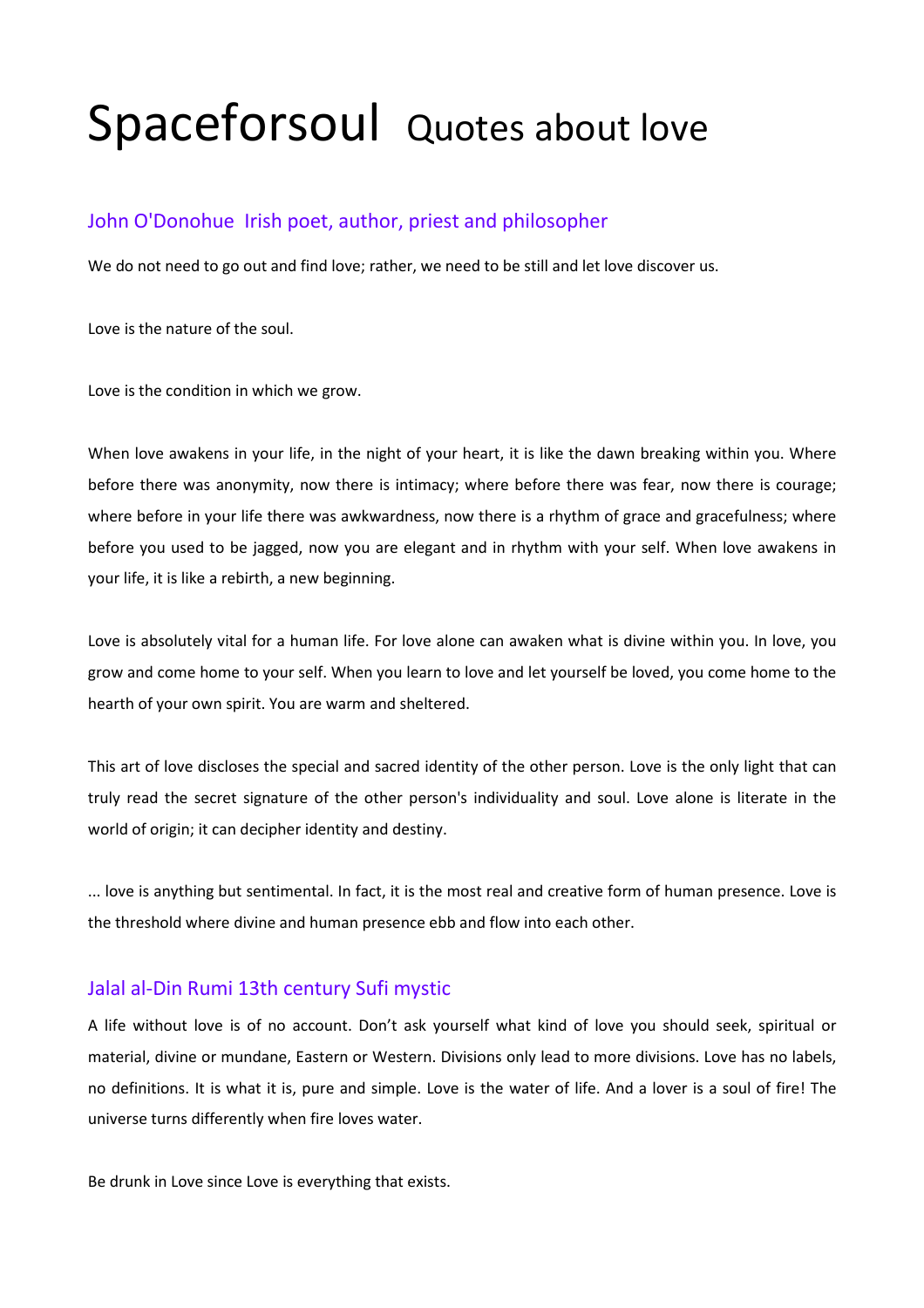I belong to no religion. My religion is Love.

If the house of the world is dark, Love will find a way to create windows.

Let yourself be silently drawn by the strange pull of what you really love. It will not lead you astray.

Love's greatest gift is its ability to make everything it touches sacred.

Love is the bridge between you and everything.

Love is the cure, for your pain will keep giving birth to more pain until your eyes constantly exhale love as effortlessly as your body yields its scent.

Love is the endless ocean of God.

Love is the house of God and you are living in that house.

Love is the soul's light.

Love is the water of life. Drink it down with heart and soul.

Love risks everything and asks for nothing.

Only the soul knows what love is.

The soul of the soul of the universe is Love.

Your task is not to seek for love, but merely to seek and find all the barriers within yourself that you have built against it.

We are born of love; Love is our mother.

When you find Love you will find yourself.

When you seek Love with all your heart, You shall find its echoes in the universe.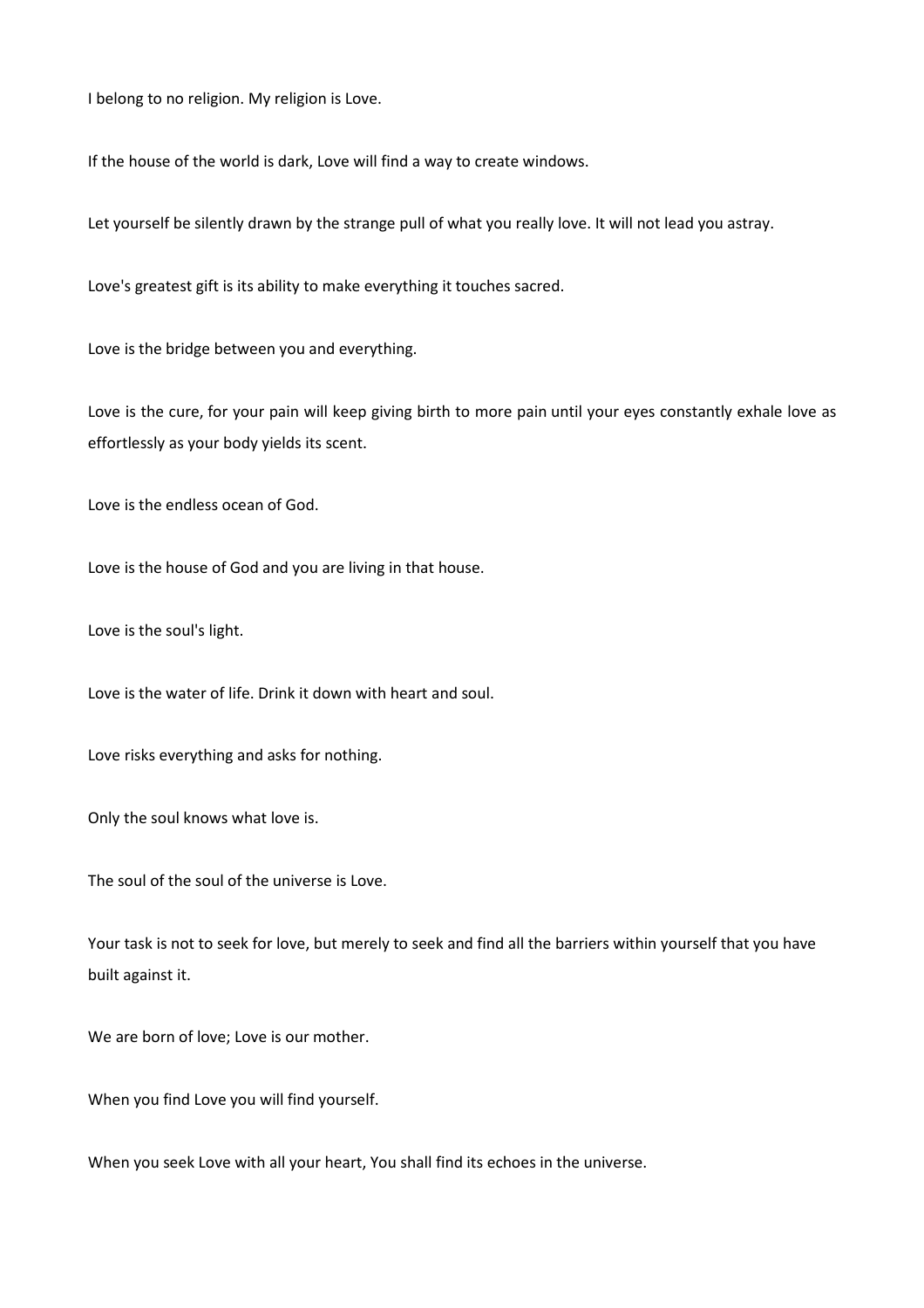## Other miscellaneous quotes

#### Dalai Lama

Love and compassion are necessities... Without them humanity cannot survive.

Love is the absence of judgement.

The more you are motivated by love, the more fearless and free your action will be.

### Viktor Frankl in 'Man's Search for Meaning'

... love is the ultimate and highest goal unto which man can aspire... The salvation of man is through love and in love.

Love is the only way to grasp another human being in the innermost core of his personality. No one can become fully aware of the very essence of another human being unless he loves him.

### Kahlil Gibran in 'The Prophet'

Let there be spaces in your togetherness, And let the winds of the heavens dance between you. Love one another but make not a bond of love: Let it rather be a moving sea between the shores of your souls. Fill each other's cup but drink not from one cup. Give one another of your bread but eat not from the same loaf. Sing and dance together and be joyous, but let each one of you be alone, Even as the strings of a lute are alone though they quiver with the same music. Give your hearts, but not into each other's keeping. For only the hand of Life can contain your hearts. And stand together, yet not too near together: For the pillars of the temple stand apart, And the oak tree and the cypress grow not in each other's shadow.

Love has no other desire but to fulfill itself. But if you love and must needs have desires, let these be your desires: To melt and be like a running brook that sings its melody to the night. To know the pain of too much tenderness. To be wounded by your own understanding of love; And to bleed willingly and joyfully.

## Mirabai Starr in 'The God of Love'

The sacred scriptures of all faiths call us to love as we have never loved before... The wisdom teachings remind us that love - active, engaged, fearless love - is the only way to save ourselves and each other from the firestorm of war that rages around us. There is a renewed urgency to this task now. We are asked not